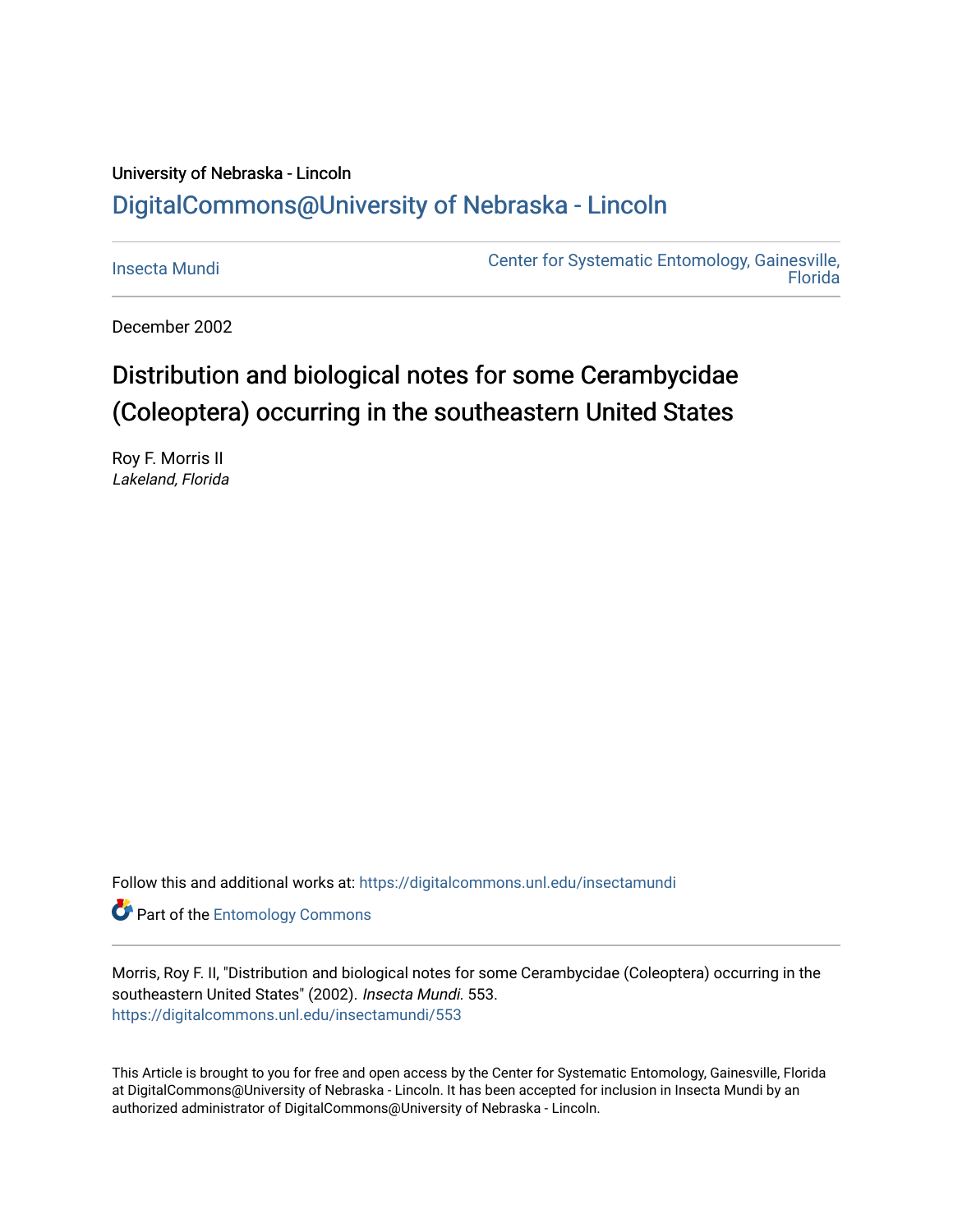### Distribution and biological notes for some Cerambycidae (Coleoptera) occurring in the southeastern United States

Roy F. Morris I1 2635 Ewe11 Road Lakeland, FL. 33811

ABSTRACT. New distribution records and new host records are provided for **33** species of Cerambycidae in Florida and Georgia.

many collectors and has been the focus of numerous mens in red wine traps hung in trees in the contract of the second mens of hung area from late March to mid May. studies in the southeastern United States. Recent collecting has revealed significant new biological and distribution information for 33 cerambycid species. Included are five new state records and one new country record. Host plants are reported for the first time for 31 species. Unless otherwise stated all collections were made by the author. Rearing was done by collecting infested plant material and placing it in individualclear plastic tubs, which were checkedregularly for emerging specimens. Moisture was suppliedfrom a plastic spray bottle as needed.

#### **Subfamily Aseminae**

#### *Tetropium schwarzianum* Casey 1891

Chemsak (1996) lists the range of this species as Minnesota to Nova Scotia to North Carolina. Asingle specimen is in the University of Georgia collection with labeldata as follows: GA. Rabun Co., Clayton, 4 June 2001, J. Aaron, Feeding in pines. This represents the first record of this species from Georgia. NEW STATE RECORD.

#### **Subfamily Cerambycinae**

#### *Aethecerinus horni* **(Lacordaire 1869)**

Numerous specimens of this Florida endemic were reared from stems of fire-killed scrub oak, *Quercus inopina* Ashe. FL. Polk Co., LakeMarion CreekRoad, Magnolia Street. Infested wood was collected during February 2000 and most adults emerged over the next few months. NEW HOST RECORD.

Asingle specimen emergedfrom branches offirekilled scrub hickory, *Caryafloridana* Sarg., collected at the above location. NEW HOST RECORD.

**Introduction Turnbow and Hovore (1979) reported that this** species was attracted to fermenting exudates from The beetle family Cerambycidae is a favorite of *Quercus* stumps. The author collected many speci-<br>mens in red wine traps hung in trees in the above

#### *Ancylocera bicolor* ( **Oliver 1795)**

A single specimen of this distinctive species was reared from scrub hickory, *Carya floridana* Sarg., collected in February 2000 and emergedin April 2000. FL. Polk Co., Lake Marion Creek Road, Magnolia Street. Linsley and Chemsalr (1997) list only *Carya*  species as a host; this is the first record for a specific species of *Carya.* NEW HOST RECORD.

### *Aneflomorpha delongi* **(Champlain and Knull 1922)**

This rare species is only known from a few locations within the state of Florida. The type specimens were collected at Miami, Dade County in April 1922. Lampert (1977) reported the collection of several specimens from Archbold Biological Station, Highlands County, Floridain September of 1975 and 1976. The author has collected numerous specimens at black lights operated in the Ocala National Forest, Marion County, Florida; the dates are as follows; 21- 22 July, 2000 and26-27 July, 2002. These records are the northernmost collections of this species in Florida. Collecting at three locations in south central Georgia has yielded seven additional specimens. Six were collected at black light and a single specimen was reared from a girdled stem of turkey oak, *Quercus laevis* Walt. The Georgia locations are within the Ohoopee River dunes system, a scrub habitat very similar to those found in the Ocala National Forest and Archbold Biological Station. The Georgia records are significant range extensions for a species considered to be threatened and endemic to Florida (Peck and Thomas 1998). GA. Tattnall Co. 2 miles east of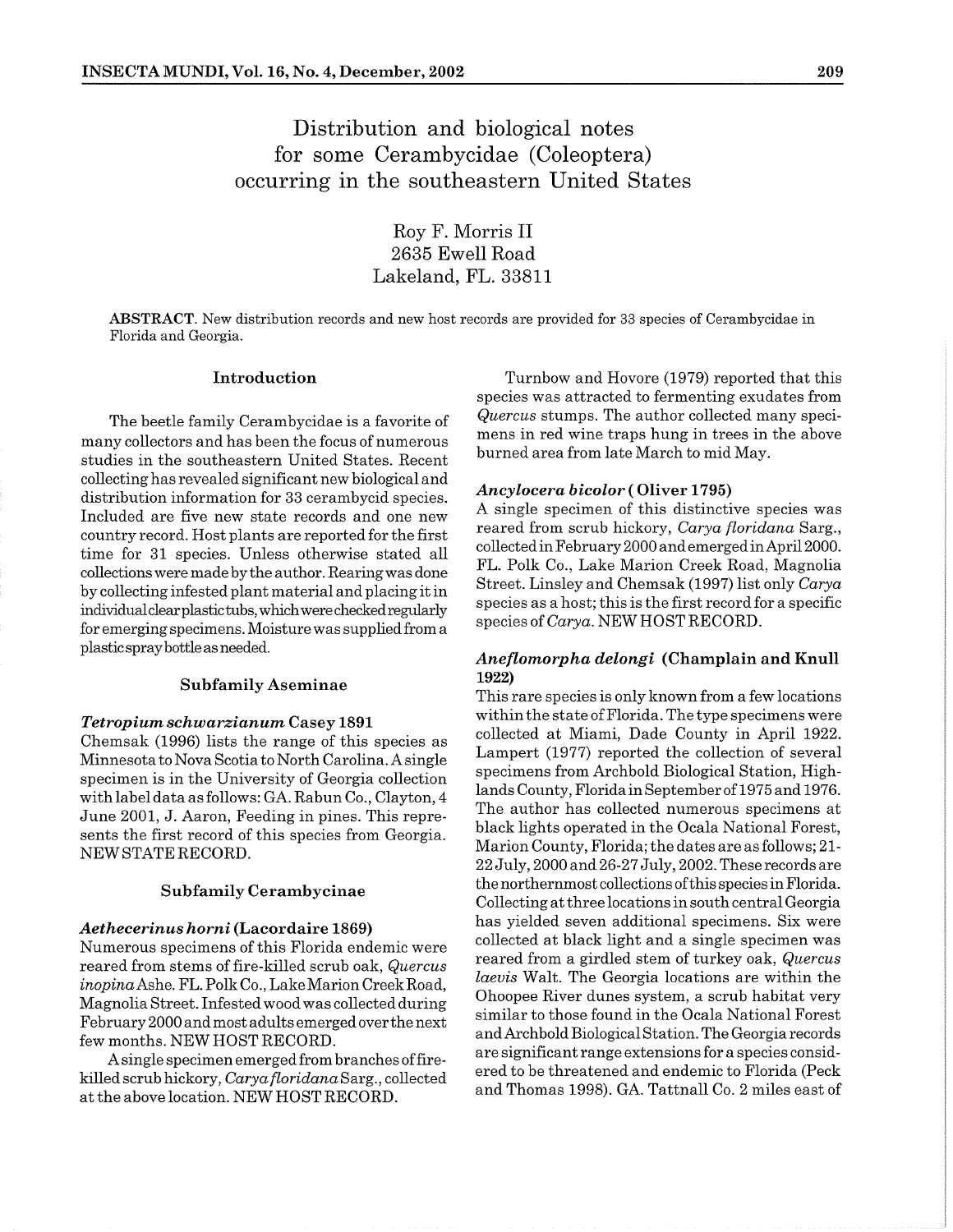147, along OhoopeeRiver, 1 July, 1998 (5 specimens); GA. Emanuel Co., 5 miles east of Twin City, emerged July, 2001 (1 specimen); GA. Emanuel Co., 1-16 and US hwy 1, Gar Road, 12 June, 1999 (1 specimen). NEW STATE RECORD and NEW HOST RECORD.

#### *Anelaphus inermis* **(Newman 1840)**

This common species was reported by Linsley and Chemsak (1997) from many host plants, Carya, Quercus, Citrus, Ichyomethia, Sesbania, and Yucca. Two specimens were reared from black mangrove, Avicenniagerminans (L.), collected in June 1998 and emerged April 1999. FL. Monroe Co., Marathon, Boot Key. NEW HOSTRECORD.

A single specimen was reared from a fire-killed stem of  $Bumelia tenax(L.)$  collected in February 2002 and emergedinMay 2002. FL. Polk Co., LakeMarion CreekRoad, Magnolia Street. NEW HOSTRECORD.

#### *Batyle gnicollis australis* **Linsley 1957**

Linsley and Chemsak (1997), reported the host for this colorful, diurnal species as Pinus species. Two specimens were reared from root crowns offire-killed scrub oak, Quercus inopina Ashe, collected February 2002 and emerged May 2002. FL. Polk Co., Lake Marion Creek Road, Magnolia Street. NEW HOST RECORD.

#### *Curius dentatus* **Newman 1840**

Several specimens of this species were reared from branches offire-killed scrub hickory, Caryafloridana Sarg., collectedin February 2000 and adults emerged in April 2000. NEW HOST RECORD.

#### *Curtomerusflavus* **(Fabricius 1775)**

Linsley and Chemsak (1997) list many hosts for this common, widespread species. Several specimens were reared from branches of a recently dead black mangrove, Avicennia germinans  $(L)$ , collected in May 2002 and emerged July 2002. FL. Monroe Co., Marathon, Boot Key. NEW HOST RECORD.

#### *Eburia cinereopilosa* **Fisher 1932**

This Cuban species was first recorded from the United States by Turnbow and Hovore (1979) based on five specimens collected in May of 1971 in Marathon, Florida. According to Thomas (1999), no other Florida specimens are known to have been collected since then. Recently, several specimens were collected by the author during two nights of blacklight collecting in a tropicalhardwood area onMarathon. FL. Monroe Co. 15-16 May, 2001, thus confirming its existence in Florida.

#### **EburiuclisttnctaHaldeman1847**

This southeastern species was reported by Thomas (1999), to have been reared from cypress,  $Taxodium$  $distichum(L.)$ , and found emerging from cypress  $log$ homes. I can confirm this host, based on a single pupa chopped from a standing, dead cypress tree approximately 6 in. in diameter, which later emerged as an adult E. distincta. FL. Polk Co., north of Polk City, Frazier Ranch, 15 April, 2002. A single specimen was reared from dead branches of Baccharis halimifolia L. collectedin the winter of 2001 and emergedMay 2002. GA. Montgomery Co., Uvalda area. NEW HOST RECORD.

#### *Eburia stigma* **(Oliver 1795)**

This common southern Florida species has been reared from several host plants, Linsley and Chemsak (1997) list Lysiloma, Mastichodendron, and Pinus caribaea. A single specimen was reared from black mangrove, Avicenniagerminans (L.), collected June 1998 and emerged June 1999. FL Monroe Co., Marathon, Boot Key. NEW HOSTRECORD.

#### *Elaphidion mucronatum* **(Say)**

This common species has been reported from numerous hosts, all of which are angiosperms (Linsley and Chemsak 1997). Several specimens of this species were reared from small logs of bald cypress, Taxodium distichum (L.), collected in October 1998 and emergedApril1999. GA. Appling Co., Surrency and hwy. 341. The emerging adults re-infested these logs and additional adults emerged the following year. This is the first record of  $E$ . mucronatum using a gymnosperm as a larval host plant. NEW HOST RECORD.

#### *Elytroleptusfloridanus* **(LeConte 1862)**

Several specimens of this uncommon species were reared from dead limbs of turkey oak, Quercus laevis Walt.; GA. Tattnall Co. 2 miles east of 147, along Ohoopee River. These limbs were collected in the fall of 1998 and 2000 and all specimens emerged from late February and early March of the following year. NEW HOST RECORD.

Two additional specimens were reared from firekilled scrub oak, Quercus inopina Ashe, collected February 2000 and emergedApri12000. FL. Polk Co., Lake Marion Creek Road, Magnolia Street. NEW HOST RECORD.

#### *Elaphidion knulli* **Linsley 1957**

Two specimens of this rare longhorn were beaten from 2-4 feet tall dying black mangroves, Avicenniagermi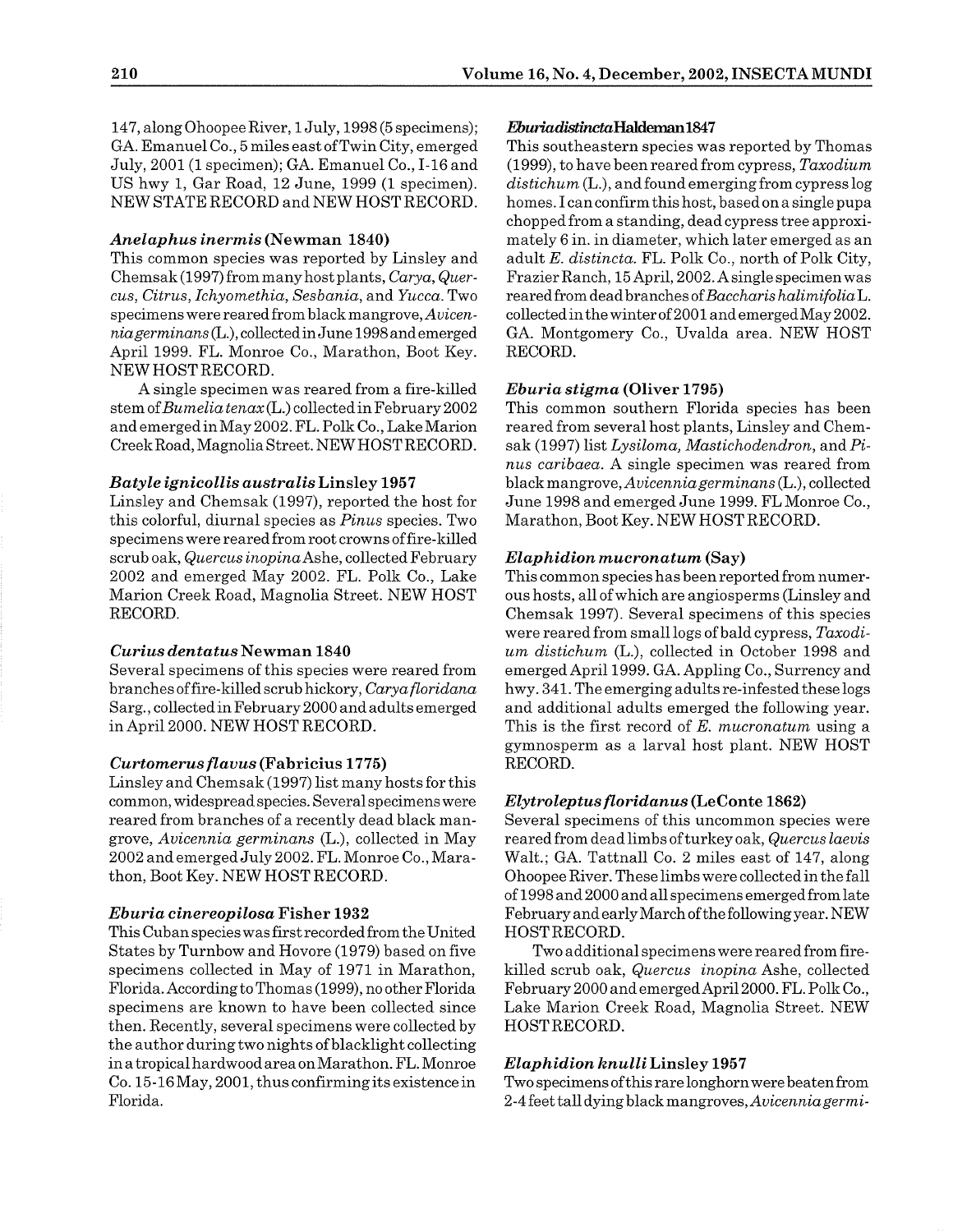nans (L.). FL. Monroe Co., Marathon, Boot Key, 7-8 June, 1998. Additionalspecimens emergedfrom these dead branches beginning in September 1998 until June 1999. NEW HOST RECORD.

#### *Euderces reichei* **LeConte 1873**

This widespread, ant-mimic has been reported from many hosts, Linsley and Chemsak (1997). Numerous specimens were reared from shade-killed branches of Texas ebony, Pithecellobium ebano (Berl.), collected in early November 2001 and emergedMay 2002. TX. Cameron Co., road to Boca Chica, Morris and Wappes. NEW HOSTRECORD.

#### *Heterachthes ebenus* **Newman 1840**

Linsley and Chemsak (1997) reported the host for this widespread species as Acacia farnesiana (L.) and  $Pinus$  species, including  $Pinus$  rigida (Miller). Several specimens were reared from branches of fire-killed scrub oak, Quercus inopina Ashe, collected in February 2000 and adults emerged in April 2000. NEW HOSTRECORD.

#### *Heterachthes sablensis* **Blatchle** *y* **1920**

This Florida endemic is very rare in collections and little is known about its habits. Asingle specimen was reared from dead black mangrove, Auicenniagerminans (L.), collected June 1998 andemerged February 1999. FL Monroe Co., Marathon, Boot Key, Morris and Brattain. NEW HOST RECORD.

#### *Molorchus bimaculatus corni* **Haldeman 1847**

Linsley and Chemsak (1997) list the larval host for this southeastern subspecies as  $Conrus$  florida (L.). Several specimens were reared from dead branches of sand live oak, Quercus geminata (Small), collected in the winter of 2000 and adults emergedin late March 2001. GA. Tattnall Co., 2 miles east of 147, along the Ohoopee River. NEW HOST RECORD.

#### *Neoclytus cordifer* **(Klug 1829)**

Numerous specimens emerged from branches of dead black mangrove, Avicenniagerminans (L.), collected at FL. Monroe Co., Marathon, Boot Key, 7-8 June, 1998. Although Solomon (1995) lists "mangrove" as the preferred host, no generic names are used and Linsley and Chemsak (1997) only list red mangrove, Rhizophora mangle L.. NEW HOST RECORD.

This species has also been reared from Quercus  $geminata$  (Small) and Carya floridana Sarg. branches collected at FL. Polk Co., Catfish Creek Nature area, July 2001. Adults emerged January thru March 2002. NEW HOST RECORDS.

#### $N$ *eoclytusjouteli iouteli* Davis

Several specimens of this uncommon beetle were reared from dead branches of turkey oak, Quercus laevis Walt., and sand live oak, Quercus geminata (Small), collected in the winter of 1998 and adults emerged from March to April 1999. GA. Tattnall Co., 2 miles east of 147, along Ohoopee River. NEW HOST RECORD.

Linsley and Chemsak (1997) listed Caryasp. and Quercus alba L. as hosts for this species. The author noticed that the infested woodcollectedin the winter of 1998 had numerous emergence holes, and yet many specimens emerged later in the spring of 1999, indicating the possibility that Neoclytus j. jouteli may be double brooded. To test this theory, severalbranches were intentionally cut and left on site during January 2000 and retrieved July 2000 and by October 2000 about 30% of adults had emerged and the remainder emerged in March of 2001.

#### *Neoclytusjouteli simplaris* **Blatchley 1917**

Linsley and Chemsak (1997) 1istAmpelopsis arborea and Quercus nigra L. as larval hosts for this uncommon subspecies. Two specimens were reared from dead branches of turkey oak, Quercus laevis Walt., collected in the winter of 2000 and emerged March 2001. FL. Levy Co., 10 miles west of Archer, Morris & Skelley. NEW HOST RECORD.

#### *Obrium maculatum* **(Oliver 1795)**

Several specimens of this common species were reared from limbs of fire-killed scrub oak, Quercus inopina Ashe, collectedin February 2000 and emerged in April 2000. FL. Polk Co., Lake Marion CreekRoad, Magnolia Street. NEW HOST RECORD

#### **Subfamily Lepturini**

#### *Gaurotes thoracica* **(Haldeman 1847)**

Linsley and Chemsak (1972) report the range of this rarely collected species as eastern North America. It is here reported for the first time from Georgia. A single specimen was collected by the author with the following data: GA. Towns Co. forest service road 137, May 25 - 27, 1986. This collection represents the southernmost record for this species. NEW STATE RECORD.

#### **Subfamily Lamiinae**

#### *Aegomorphus morrisi* **(Uhler 1855)**

Linsley and Chemsak (1984) list the distribution of this rare species as eastern North America. Solomon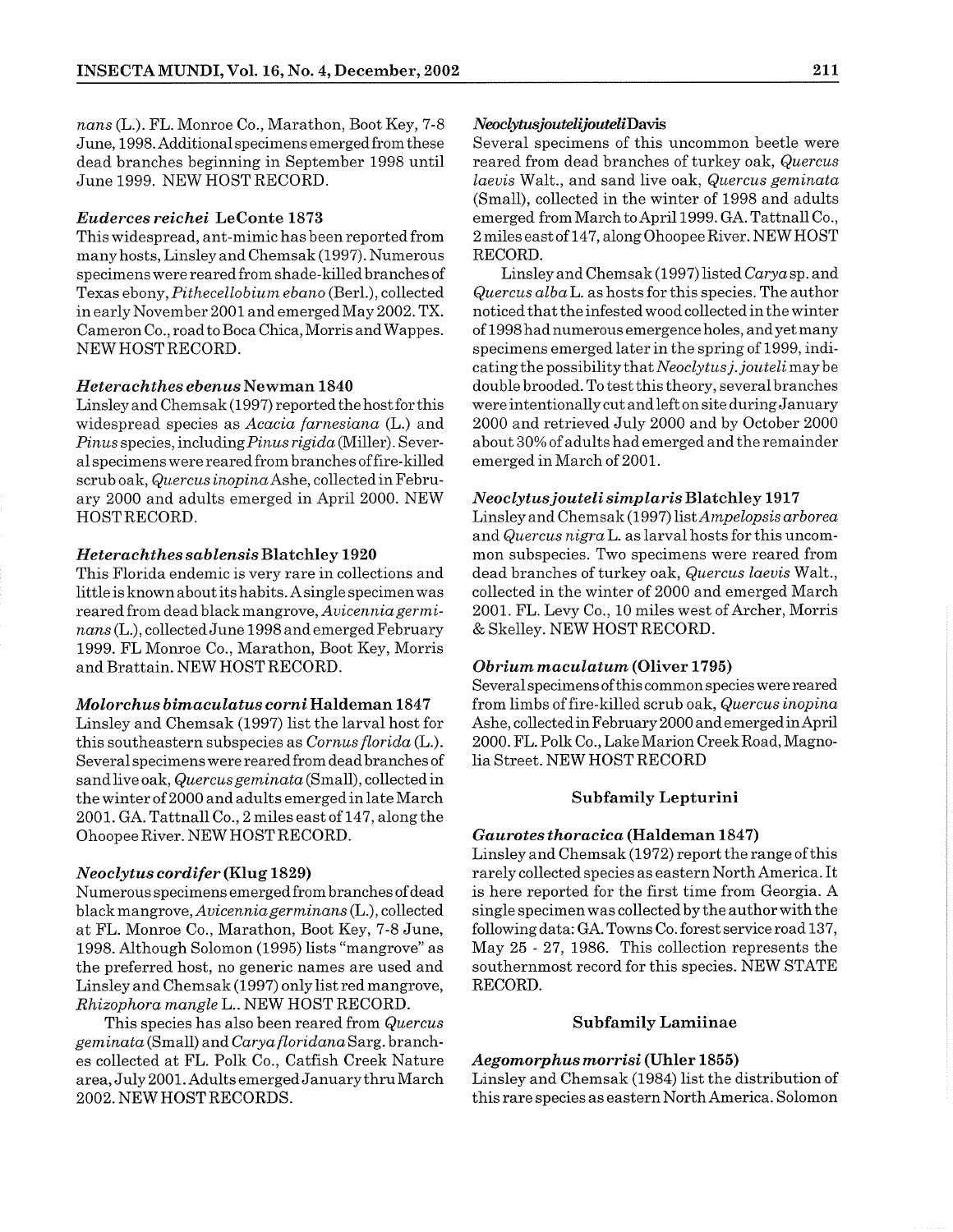(1995) extended the range westward to Arkansas and Mississippi; southward to Florida. Peck and Thomas (1998) recorded it from Florida based on a single specimen collected in the Everglades National Park. Examination of this specimen has revealed that it is a large specimen of Aegomorphus modestus (Gyll.). The Florida distribution given by Solomon probably refers to north Florida where the reported hosts, members of the genus Nyssa, occur. According to Nelson 1994, Nyssa species only occur south to the central part of the state, well north of the Everglades. The author collected several specimens by beating living Nyssa aquatica L., GA. Clinch Co., 5 miles south of Homerville, 9 June 2000. The larval damage and adult exit holes, as described by Solomon, were present on many of the tupelos growing in the area.

#### *Cyrtinuspygmaeus* **(Haldeman 1847)**

This uncommon, ant-mimic has been reported from many hardwood hosts (Linsley and Chemsak 1997). Numerous specimens were reared from dead branches ofAmerican hornbeam, Carpinus caroliniana Walt., collected in November 1998 and emerged February 1999. GA. Wheeler Co., Bell's Ferry Road, along Ocmulgee River. NEW HOST RECORD.

#### *Leptostylus hispidulus* **Bates 1874**

According to Monne and Giesbert (1993), the distribution of this species is Guatemala to Costa Rica. Recent collecting in southern Florida has yielded five specimens of this species. All specimens were taken while beating strangler fig, Ficus aurea Nutt., in early May (4 specimens) and December (1 specimen). FL. Dade Co., Goulds area, beating strangler fig. This is the first recordof this species in the United States. NEW COUNTRY RECORD.

#### *Lepturgespictus* **(LeConte 1852)**

Linsley and Chemsak (1997), list only Celtis and Juglans nigra L. as hosts for this species. A single specimen was reared from dead branches of pignut hickory, Caryaglabra (Mill.), collected in December 1997 and emerged March 1998. GA. Wheeler Co., Bell's Ferry Road, along Ocmulgee River. NEW HOST RECORD.

#### *Liopinuspunctatus* **(Haldeman 1847)**

Linsley and Chemsak (1997), list Amelanchier arborea (Michx. F.), Celtis, Diospyros virginiana L., Parthenocissus quinquefolia (L.), Prosopis glandulosa Torrey and Prunus as hosts for this common species. Numerous specimens were reared from dead branches of American hornbeam, Carpinus caroliniana Walt., collected in November 1998 and emerged February 1999. GA. Wheeler Co., Bell's Ferry Road, along Ocmulgee River. NEW HOST RECORD.

#### *Lypsimena fuscata* **Haldeman 1847**

This widespread species was reared from limbs offirekilled scrub oak, Quercus inopina Ashe, collected in February 2000 and emerged in April 2000. FL. Pollr Co., LakeMarion CreekRoad, Magnolia Street. NEW HOSTRECORD.

#### *Saperda cretata* **Newman 1838**

Three specimens of this beautiful cerambyid were collected in a blacklight trap operated for the author by Mr. Edwin Donaldson during the summer of 1996. GA. Wheeler Co. Bell's Ferry Rd. along the Ocmulgee River. The trap was located in a river bottom with mixed hardwood and upland trees including Crataegus. Linsley and Chemsak (1995) report the range as northeastern North America. Solomon (1995) extended the range westward to Iowa and Texas. NEW STATERECORD.

#### *Saperda candida* **Fabricius 1787**

Fattig (1947) reported this species from several north Georgia locations. Turnbow and Franklin (1979) stated that the Fattig specimens were no longer available due to fire or dermestid damage. The author collected five specimens from GA. Towns Co., forest service road 137, May 25-26,1986; anda single specimen was collected in a blacklight trap operated during the summer of 1996, GA. Wheeler Co., Bell's Ferry Road, along the Ocmulgee River. The Wheeler county specimen represents a southern range extension of several hundred miles.

#### *Styloleptus biustus* **(LeConte 1852)**

This common species has many hosts according to Linsley and Chemsak (1997). Asingle specimen was reared from dead castor bean stalks, Ricinus communis L., collected in November 2001 and emerged April 2002. FL. Broward Co., rest area, US hwy. 27. NEW HOSTRECORD.

#### *Urgleptes foueatocollis* **(Hamilton 1896)**

Linsley and Chemsak (1995) list several plants as hosts for this common southern species, including Celtis, Lantana, Lysiloma, and Piscidia. A single specimen was reared from small branches of dead black mangrove, Avicenniagerminans (L.), collected June 1999 and emerged September 1999. FL. Monroe Co., Marathon, Boot Key. NEW HOST RECORD.